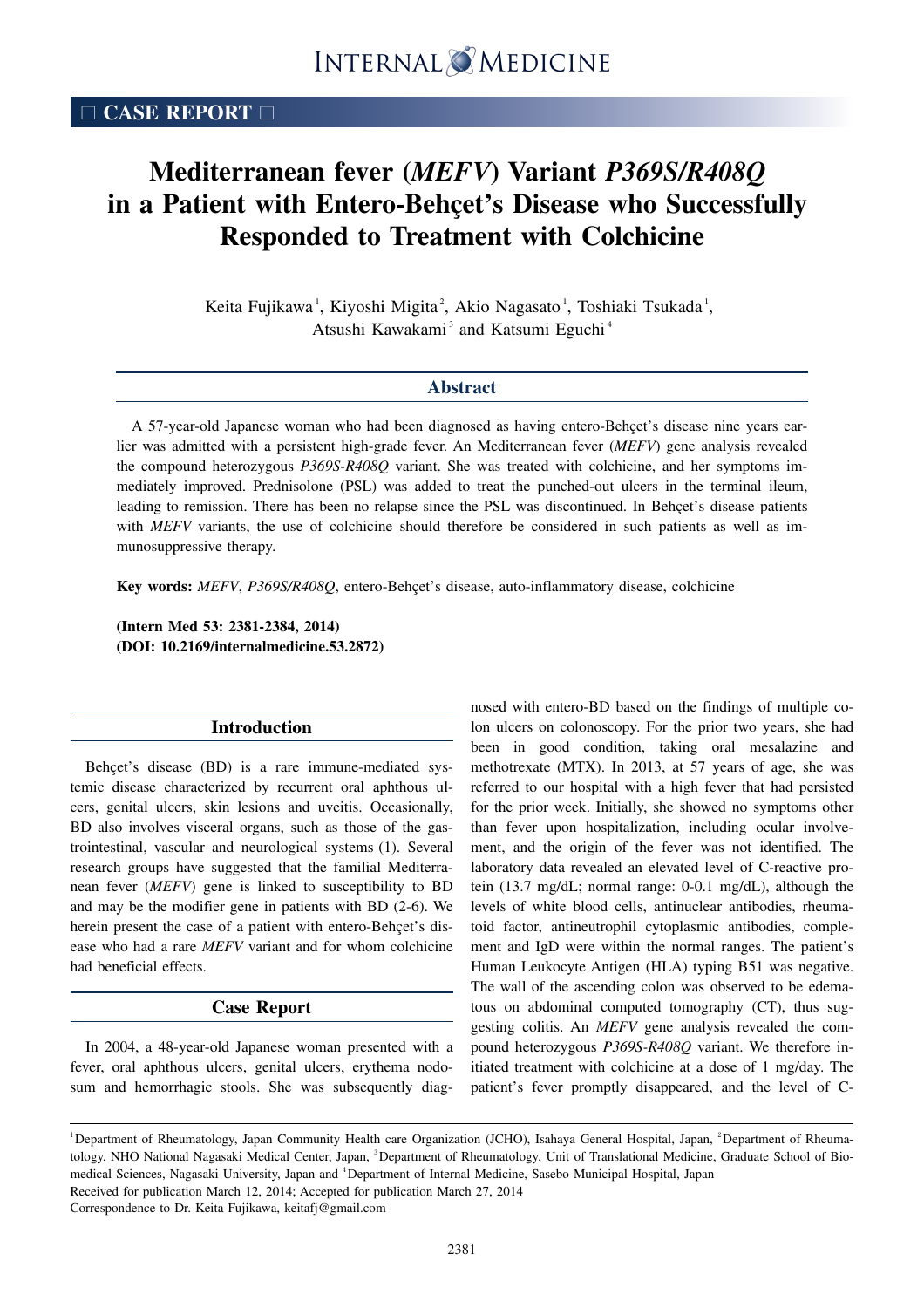

**Figure 1. Colonoscopy findings of a 57-year-old woman with entero-BD. Deep punched-out ulcers with clear margins were observed in the terminal ileum (A). The ulcers improved remarkably six weeks after the start of treatment (B). The white arrows indicate punched-out ulcers.**



**Figure 2. The patient's clinical course**

reactive protein decreased from 13.7 to 2.1 mg/dL within several days. After the start of the colchicine treatment, abdominal symptoms, including tenderness and diarrhea, became obvious. On colonoscopy, deep punched-out ulcers with clear margins were observed in the terminal ileum through the ascending colon (Fig. 1A). A histological examination revealed ulceration with infiltration of inflammatory cells, including neutrophils. The patient was given prednisolone (PSL) at a dose of 40 mg/day (0.8 mg/kg) for the active intestinal lesions. Her abdominal symptoms immediately improved, and the multiple ulcers demonstrated remarkable improvements on colonoscopy performed six weeks after the initiation of treatment (Fig. 1B). The dose of PSL was thus tapered and discontinued after 20 weeks of treatment (Fig. 2). The patient had no episodes of recurrence during the six-month follow-up period.

## **Discussion**

BD is a chronic systemic inflammatory disorder whose etiology has not been fully established. This condition has long been regarded to be a Th1-type autoimmune disease due to its association with HLA-B51 (7) and hyperactivity against streptococcal antigens (8). Entero-BD is characterized by the presence of deep and round punched-out ulcers in the terminal ileum. In severe cases of entero-BD, perfora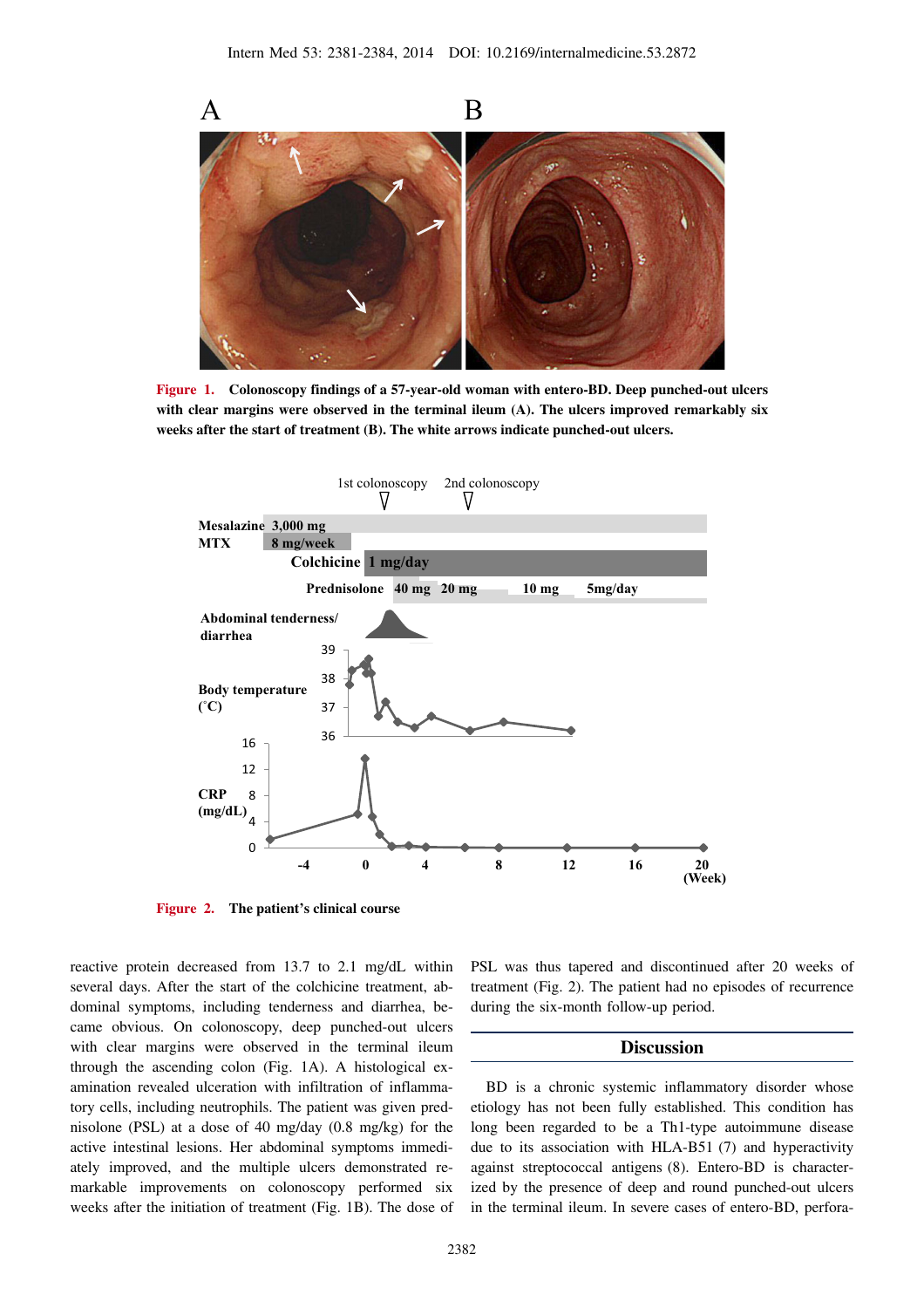tion of the intestines may occur, resulting in life-threatening complications. The frequency of gastrointestinal manifestations in patients with BD is more common in Japan (13- 25%) than in Turkey (5%) (1). The frequency of eye involvement and the rate of positive HLA-B51 are significantly lower in patients with gastrointestinal involvement (9).

It has recently been demonstrated that BD and autoinflammatory diseases share several clinical features. For example, familial Mediterranean fever (FMF) has much in common with BD in terms of clinical findings and treatment, as well as geographic and ethnic co-occurrence. FMF is an autosomal-recessive inherited auto-inflammatory disorder that causes *MEFV* gene mutation. Pyrin proteins coded by the *MEFV* gene regulate IL-1β processing (10). The frequency of the *MEFV* variants of *P369S* and *R408Q* is 6.1% and 5.2%, respectively, in Japanese BD patients (5).

Touitou et al., Imirzalioglu et al., Esmaeili et al., Kirino et al. and Tasliyurt et al. reported that the frequency of *MEFV* mutations is higher in BD patients (2-6). Atagunduz et al. and Rabinovich et al. reported that *MEFV* mutations are associated with an increased risk of venous thrombosis (11, 12). In contrast, some studies have reported that the frequency of *MEFV* mutations is not significantly higher in patients with BD (13-15). Tasliyurt et al. also reported that the frequency of uvitis is significantly lower in patients with *MEFV* mutations, particularly the *P369S* mutation (6). Therefore, a consensus regarding the relevance of the *MEFV* gene and BD has not been obtained. However, the *MEFV* gene has also been suggested to be associated with Crohn's disease, ulcerative colitis (16), multiple sclerosis (17) and polyarteritis nodosa (18). These findings indicate that the *MEFV* gene is a susceptibility and modifier gene of various inflammatory disorders, rather than being specific for BD.

No evidenced-based treatment strategy is currently recommended for the management of gastrointestinal involvement in patients with BD (19). Immunosuppressive therapy, such as corticosteroids, azathioprine and tumor necrosis factor (TNF) $\alpha$  antagonists, is used empirically to treat entero-BD. Colchicine is useful for treating arthritis, genital ulcers and erythema nodosum, which may present in BD patients (20); however, there are few reports showing the usefulness of colchicine in cases of gastrointestinal involvement (21). Colchicine acts by mediating the assembly of the NOD-like receptor family, pyrin domain containing 3 (NLRP3) inflammasome via the inhibition of microtubules (22) and has been reported to be effective in over 90% of FMF patients (23). Kuloğlu et al. documented the case of a patient with severe refractory Crohn's disease and a homozygous *MEFV* mutation who responded dramatically to colchicine (24). In the present case, colchicine had beneficial effects on the patient's fever, although corticosteroid therapy was required to treat intestinal manifestations. Acquired immune responses, such as those involving IL10 and IL23R, also play a crucial role in the pathogenesis of BD (25). Therefore, it is thought that immunosuppressive therapy is

required to treat such conditions.

In conclusion, we herein presented the case of a patient with Entero-BD who possessed the *MEFV P369S/R408Q* variant and responded to colchicine. We suspect that the pathogenesis of BD is associated with both acquired and innate immunity. Colchicine, as well as immunosuppressive therapy, should therefore be considered as a treatment option in BD patients with *MEFV* mutations.

#### **The authors state that they have no Conflict of Interest (COI).**

#### **Financial Support**

This work was supported by a Grant-in-Aid for Research on Intractable Diseases from the Ministry of Health, Labour and Welfare of Japan.

#### **References**

- **1.** Sakane T, Takeno M, Suzuki N, Inaba G. Behçet's disease. N Engl J Med **341**: 1284-1291, 1999.
- **2.** Touitou I, Magne X, Molinari N, et al. MEFV mutations in Behçet's disease. Hum Mutat **16**: 271-272, 2000.
- **3.** Imirzalioglu N, Dursun A, Tastan B, Soysal Y, Yakicier MC. MEFV gene is a probable susceptibility gene for Behçet's disease. Scand J Rheumatol **34**: 56-58, 2005.
- **4.** Esmaeili M, Bonyadi M, Khabbazi A, et al. Common MEFV mutations in Iranian Azeri Turkish patients with Behçet's disease. Scand J Rheumatol **40**: 383-386, 2011.
- **5.** Kirino Y, Zhou Q, Ishigatsubo Y, et al. Targeted resequencing implicates the familial Mediterranean fever gene MEFV and the tolllike receptor 4 gene TLR4 in Behçet disease. Proc Natl Acad Sci USA **110**: 8134-8139, 2013.
- **6.** Tasliyurt T, Yigit S, Rustemoglu A, Gul U, Ates O. Common MEFV gene mutations in Turkish patients with Behcet's disease. Gene **530**: 100-103, 2013.
- **7.** Song YW, Kang EH. Behçet's disease and genes within the major histocompatibility complex region. Mod Rheumatol **22**: 178-185, 2012.
- **8.** Kaneko F, Oyama N, Yanagihori H, Isogai E, Yokota K, Oguma K. The role of streptococcal hypersensitivity in the pathogenesis of Behçet's disease. Eur J Dermatol **18**: 489-498, 2008.
- **9.** Ideguchi H, Suda A, Takeno M, Ueda A, Ohno S, Ishigatsubo Y. Behçet disease: evolution of clinical manifestations. Medicine (Baltimore) **90**: 125-132, 2011.
- **10.** Seshadri S, Duncan MD, Hart JM, Gavrilin MA, Wewers MD. Pyrin levels in human monocytes and monocyte-derived macrophages regulate IL-1beta processing and release. J Immunol **179**: 1274-1281, 2007.
- **11.** Atagunduz P, Ergun T, Direskeneli H. MEFV mutations are increased in Behçet's disease (BD) and are associated with vascular involvement. Clin Exp Rheumatol **21**: S35-S37, 2003.
- **12.** Rabinovich E, Shinar Y, Leiba M, Ehrenfeld M, Langevitz P, Livneh A. Common FMF alleles may predispose to development of Behcet's disease with increased risk for venous thrombosis. Scand J Rheumatol **36**: 48-52, 2007.
- **13.** Konstantopoulos K, Kanta E, Papadopoulos V, et al. Mediterranean fever gene mutations in Greek patients with Behcet's disease. West Indian Med J **61**: 28-31, 2012.
- **14.** Yazici A, Cefle A, Savli H. The frequency of MEFV gene mutations in Behcet's disease and their relation with clinical findings. Rheumatol Int **32**: 3025-3030, 2012.
- **15.** Baruch Y, Dagan E, Rosner I, Fiorilli M, Gershoni-Baruch R, Rozenbaum M. MEFV, TNFRSF1A and CARD15 mutation analysis in Behçet's disease. Clin Exp Rheumatol **29**: S24-S27, 2011.